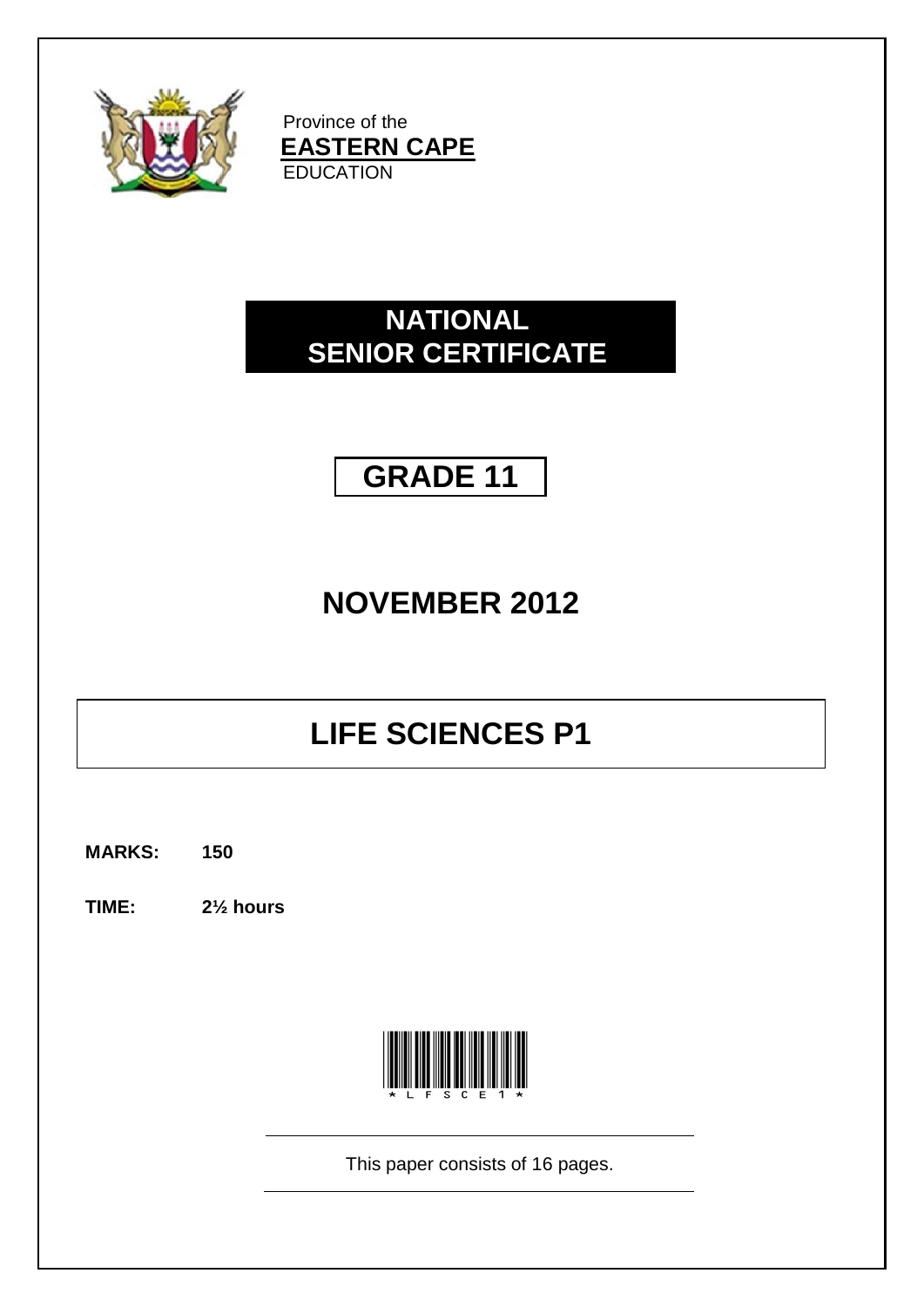#### **INSTRUCTIONS AND INFORMATION**

Read the following instructions carefully before answering the questions.

- 1. Answer ALL the questions.
- 2. Write ALL the answers in your ANSWER BOOK.
- 3. Number the answers correctly according to the numbering system used in this question paper.
- 4. Present your answers according to the instructions of each question.
- 5. Do ALL drawings in pencil and label them in blue or black ink.
- 6. Draw diagrams or flow charts only when asked to do so.
- 7. The diagrams in this question paper are NOT necessarily drawn to scale.
- 8. Do NOT use graph paper.
- 9. You may use a non-programmable calculator, protractor and compass.
- 10. Write neatly and legibly.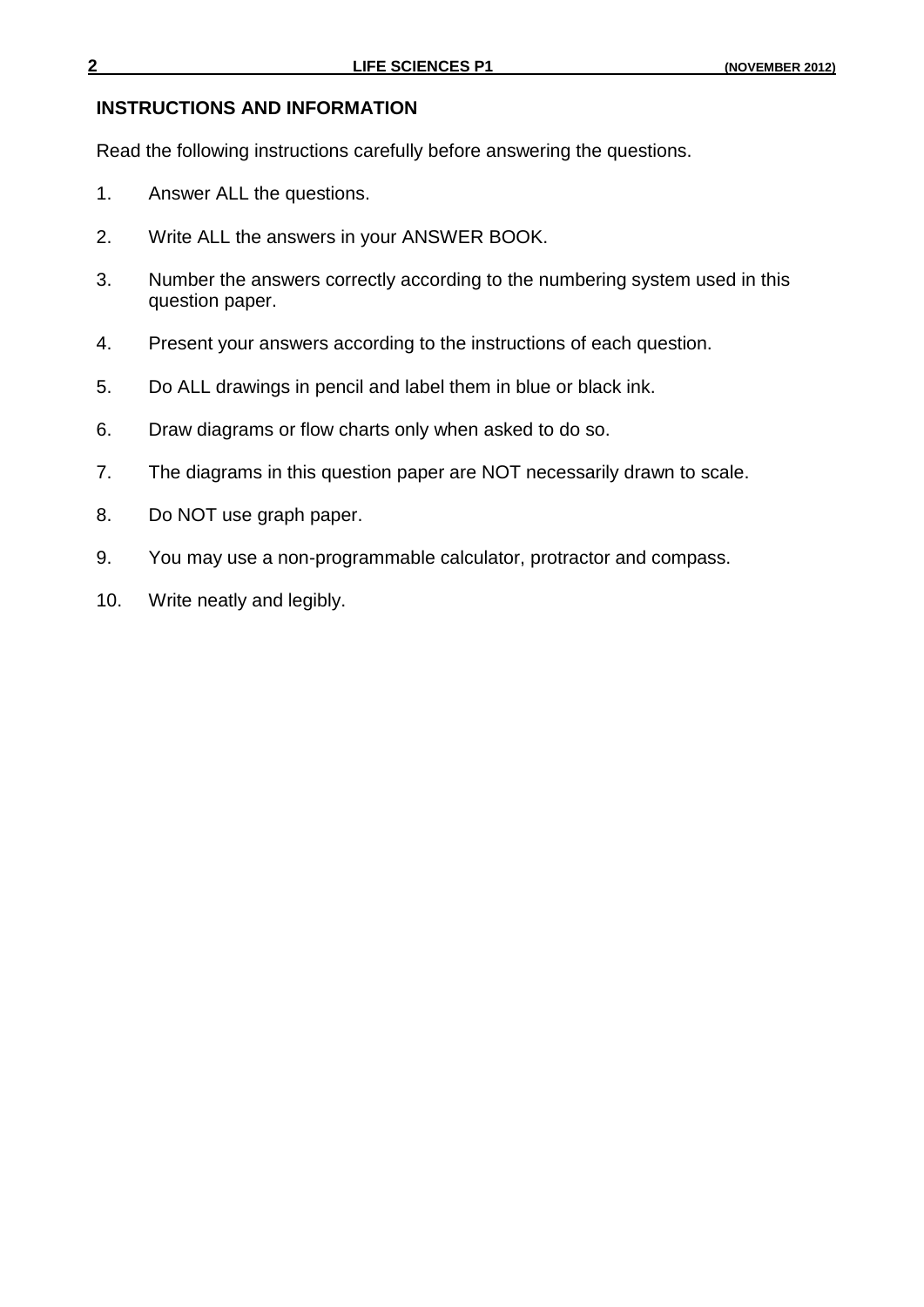#### **SECTION A**

#### **QUESTION 1**

- 1.1 Various options are provided as possible answers to the following questions. Choose the correct answer and write only the letter  $(A - D)$  next to the question numbers  $(1.1.1 - 1.1.10)$  in the ANSWER BOOK, for example 1.1.11 D.
	- 1.1.1 Which of the following is a function of the human skeleton?
		- A Producing hormones.
		- B Bringing gases into the body.
		- C Removing waste from the body.
		- D Providing a site for blood cell formation.
	- 1.1.2 The growth of ecotourism and sustainable use of our fragile environment must be guided by a set of principles. Which ONE of the following is not a guiding principle for tour operators, managers and tourists?
		- A Minimise impact on the environment.
		- B Develop environmental and cultural awareness and respect for the local people.
		- C Provide maximum financial benefits for tour operators and encourage the local people to be volunteers at various ecologically sensitive sites.
		- D Provide positive experiences for both visitors and hosts.
	- 1.1.3 For every kilometre a car travels, an average of 3 litres of oxides of nitrogen and 20 litres of carbon monoxide and lead is produced. There is an annual increase in the number of cars on our roads and a subsequent increase in the emission of poisonous gases. The emission levels can be reduced by …
		- A using public transport.
		- B declaring a car as a luxury item and impose heavier taxes on its sale.
		- C doubling the tax on petrol and diesel.
		- D distributing free gas masks to pedestrians.
	- 1.1.4 Waste production can be reduced by …
		- A buying over-packaged products.
		- B buying disposable plates, cups and cutlery on a daily basis.
		- C taking your own basket or re-usable plastic bags to a shopping complex.
		- D using only one side of the paper for printing, in the office and at school.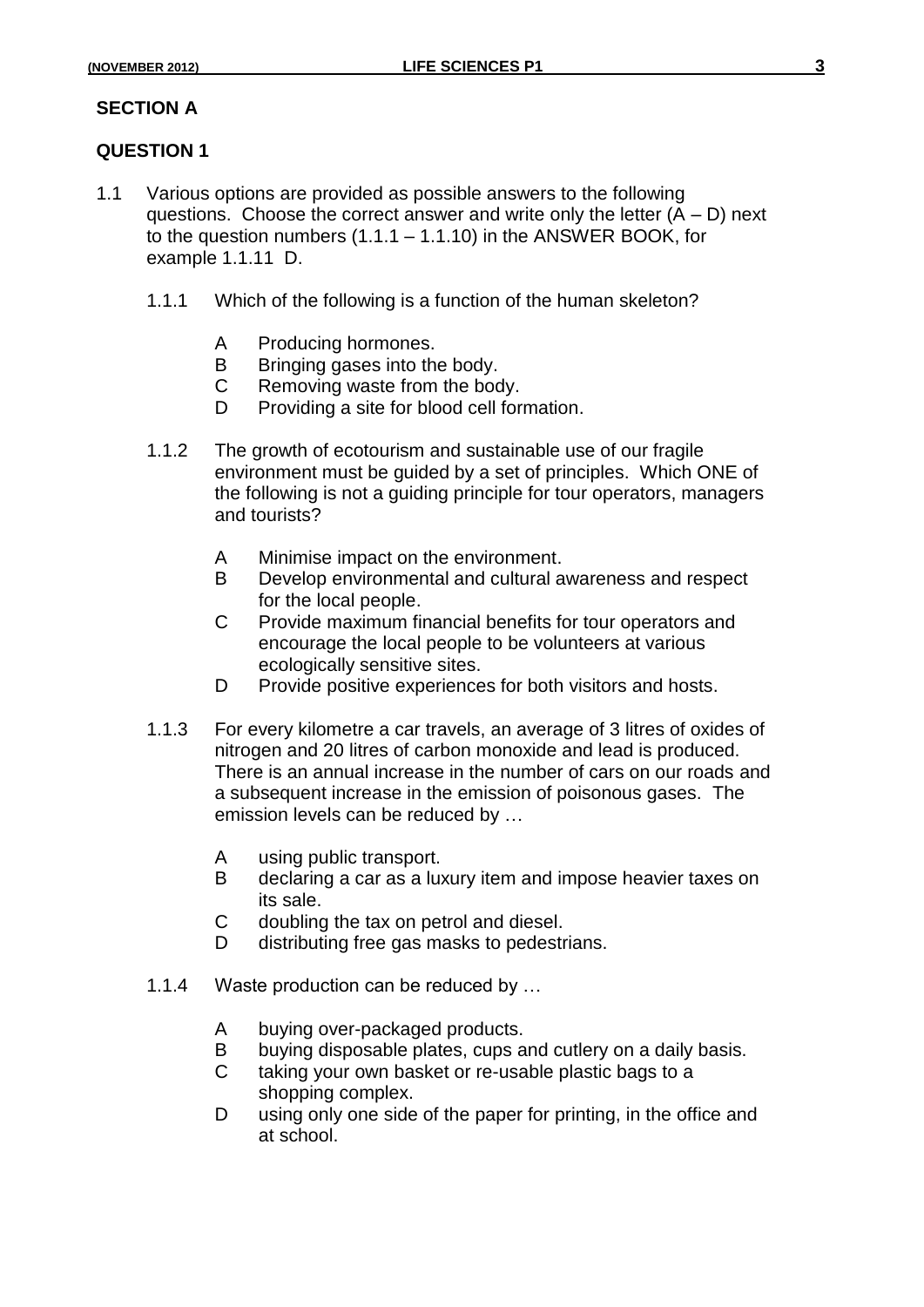|  |  | (NOVEMBER 2012) |  |
|--|--|-----------------|--|

- 1.1.5 Increasing population growth accompanied by urbanisation and industrialisation has resulted in dramatic increase in the volume of waste generated in our cities. Recently, many municipalities have been accused of poor waste management due to …
	- A drought and shortage of water to clean cities.
	- B shortage of labour.
	- C inefficient collection methods due to lack of funds to provide the necessary machinery and vehicles.
	- D a new initiative to transfer and share key responsibilities with the public at large.
- 1.1.6 Which ONE of the following statements is wrong with regard to conservation?
	- A Protecting only the desirable and useful organisms and eliminating the rest of the organisms in an ecosystem.
	- B Managing human activities in order to maximise the benefits to humans of the surrounding ecosystems.
	- C Minimise damage to ecosystems and rehabilitate ecosystems which have been damaged.
	- D Responsible for the development and implementation of strategies to increase biodiversity.
- 1.1.7 The following cartoon highlights an ethical dilemma regarding the production of bio-fuel as an environmentally friendly alternative energy source.



[Printed with permission from Mr Cuan Miles, *Daily Dispatch*]

The production of bio-fuel from staple food sources …

- A destroys the agricultural industry and makes the farmers very poor.
- B will encourage the petroleum producing countries to increase their output and drop the fuel price.
- C will increase the demand for bio-fuel and would increase the demand for grains and therefore food will become very expensive or it will lead to acute shortage of staple foods for ordinary citizens.
- D will cause an increase in carbon emissions.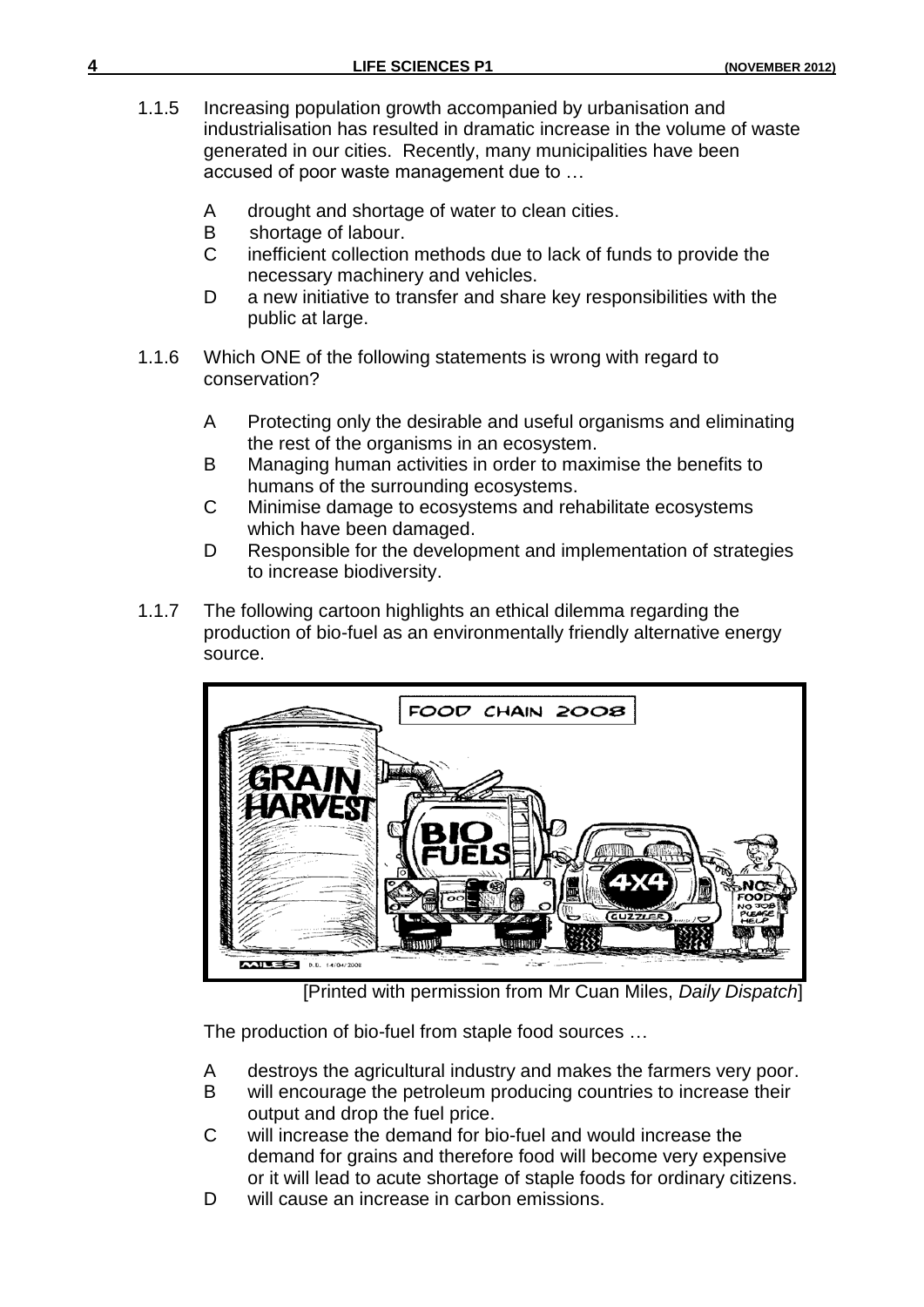- 1.1.8 In some people, their bodies produce too much uric acid. The uric acid accumulates in the form of crystals in the joints, causing pain. This condition is known as …
	- A rickets.
	- B arthritis.
	- C gout.
	- D osteoporosis.
- 1.1.9 The presence of ONE of the following carbohydrates is responsible for the thickened wall of xylem vessels.
	- A Chitin
	- B Cellulose
	- C Starch
	- D Lignin
- 1.1.10 Varicose veins are formed in some people due to …
	- A defective blood capillaries.
	- B weak semi-lunar valves in their veins.<br>C weak semi-lunar valves in their arterie
	- weak semi-lunar valves in their arteries.
	- D defective bicuspid valves in the heart.  $(10 \times 2)$   $(20)$
- 1.2 Give the correct **biological term** for each of the following descriptions. Write only the term next to the question numbers (1.2.1 – 1.2.9) in the ANSWER BOOK.
	- 1.2.1 Cells that make bone tissue
	- 1.2.2 Fluid that lubricates joints
	- 1.2.3 The protein that forms part of the matrix of a cartilage
	- 1.2.4 The valve that occurs between the right atrium and right ventricle
	- 1.2.5 The blood vessel that transports absorbed nutrients from the small intestine to the liver
	- 1.2.6 A condition resulting from the sudden shortage of oxygen in the brain
	- 1.2.7 Cancer of the white blood cells or leucocytes
	- 1.2.8 The pressure in the blood vessels when the heart contracts
	- 1.2.9 Release of drops of water from tiny pores (hydathodes) on the leaf margin  $(9 \times 1)$  (9)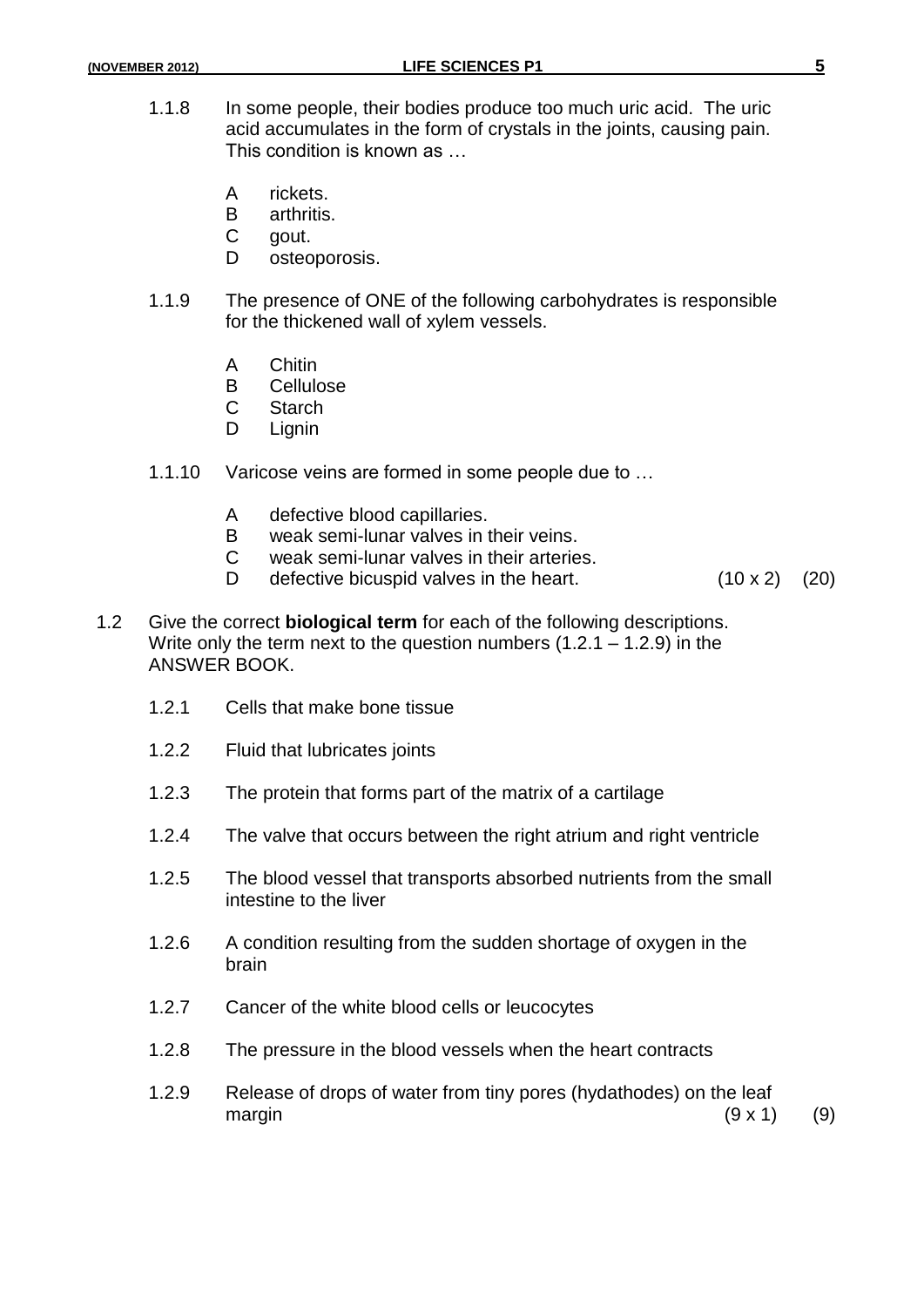1.3 Indicate whether each of the statements in **COLUMN Ι** applies to **A only**, **B only**, **both A and B** or **none** of the items in **COLUMN ΙΙ**. Write **A only**, **B only**, **both A and B** or **none** next to the question numbers (1.3.1 – 1.3.6) in the ANSWER BOOK.

| <b>COLUMN I</b> |                                                 |    | <b>COLUMN II</b>    |      |
|-----------------|-------------------------------------------------|----|---------------------|------|
| 1.3.1           | The tissue that<br>translocates organic         | Α. | Xylem               |      |
|                 | food in the plants                              | В. | Phloem              |      |
| 1.3.2           | An opening at the base<br>of the skull through  | Α. | Orbit               |      |
|                 | which the spinal cord<br>passes                 | В. | Foramen magnum      |      |
| 1.3.3           | Type of joint between<br>the atlas and axis     | Α. | Gliding joint       |      |
|                 |                                                 | В. | Hinge joint         |      |
| 1.3.4           | The liquid that<br>surrounds the cells of       | Α. | <b>Blood</b>        |      |
|                 | the body                                        | В. | <b>Tissue fluid</b> |      |
| 1.3.5           | The tissue that lines all<br>blood vessels      | Α. | Endothelium         |      |
|                 |                                                 | В. | Epithelium          |      |
| 1.3.6           | The region of the kidney<br>in which Malpighian | Α. | Cortex              |      |
|                 | bodies are located                              | В. | Medulla             |      |
|                 |                                                 |    | (6 x 2)             | (12) |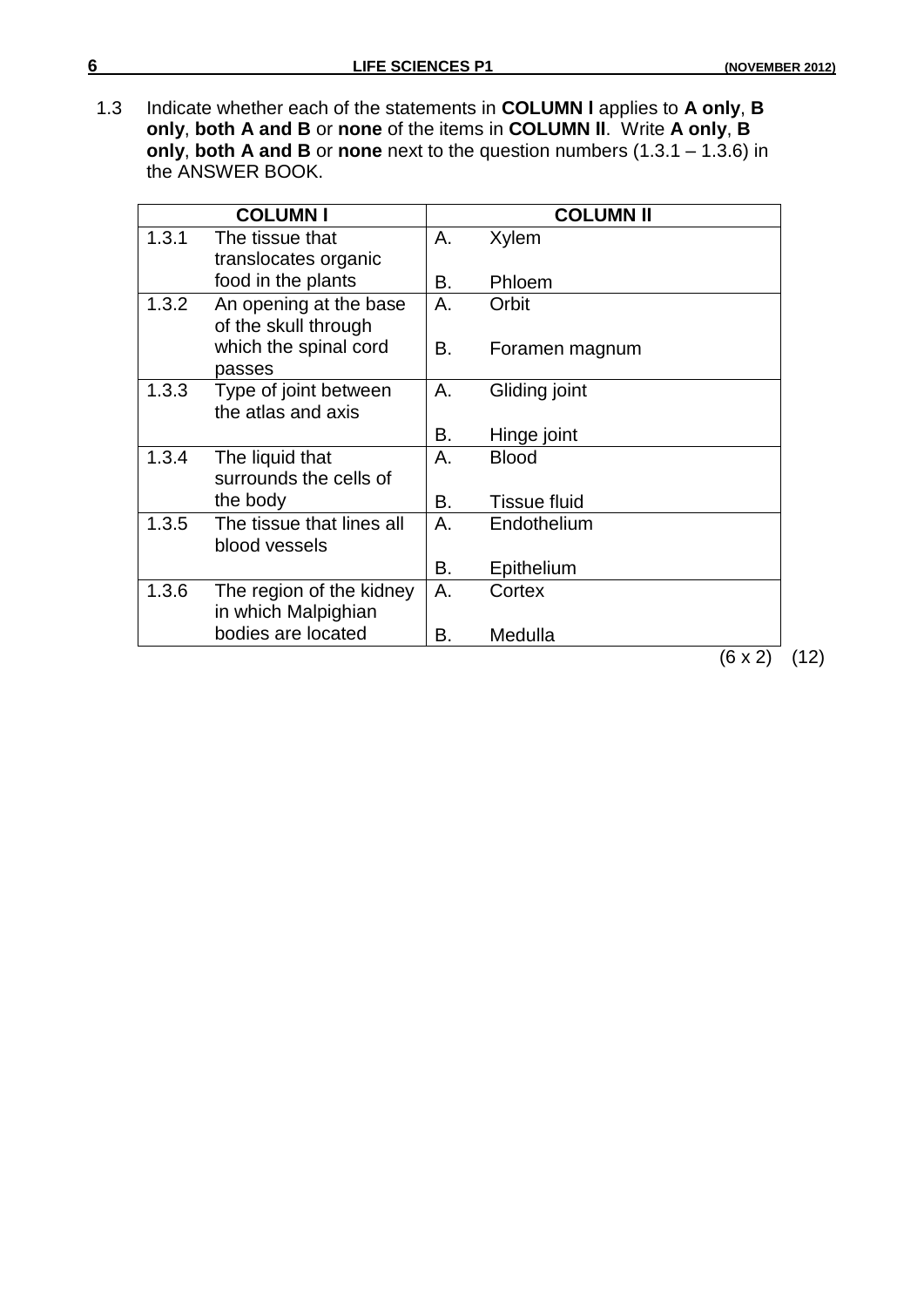1.4 The diagrams below illustrate FOUR different medical procedures performed to rectify certain health issues. Study the diagrams and answer the following questions.



- 1.4.1 Name all the medical procedures illustrated above next to the relevant diagram number  $1 - 4$ .  $(4)$
- 1.4.2 Which health issues are expected to be resolved by performing the above medical procedures? Write your answer next to the relevant diagram number. (4)
- 1.4.3 The medical procedure performed in Diagram 3 is not a permanent solution to the problem. What would the ultimate procedure be to resolve this health issue? (1)

#### **TOTAL SECTION A: 50**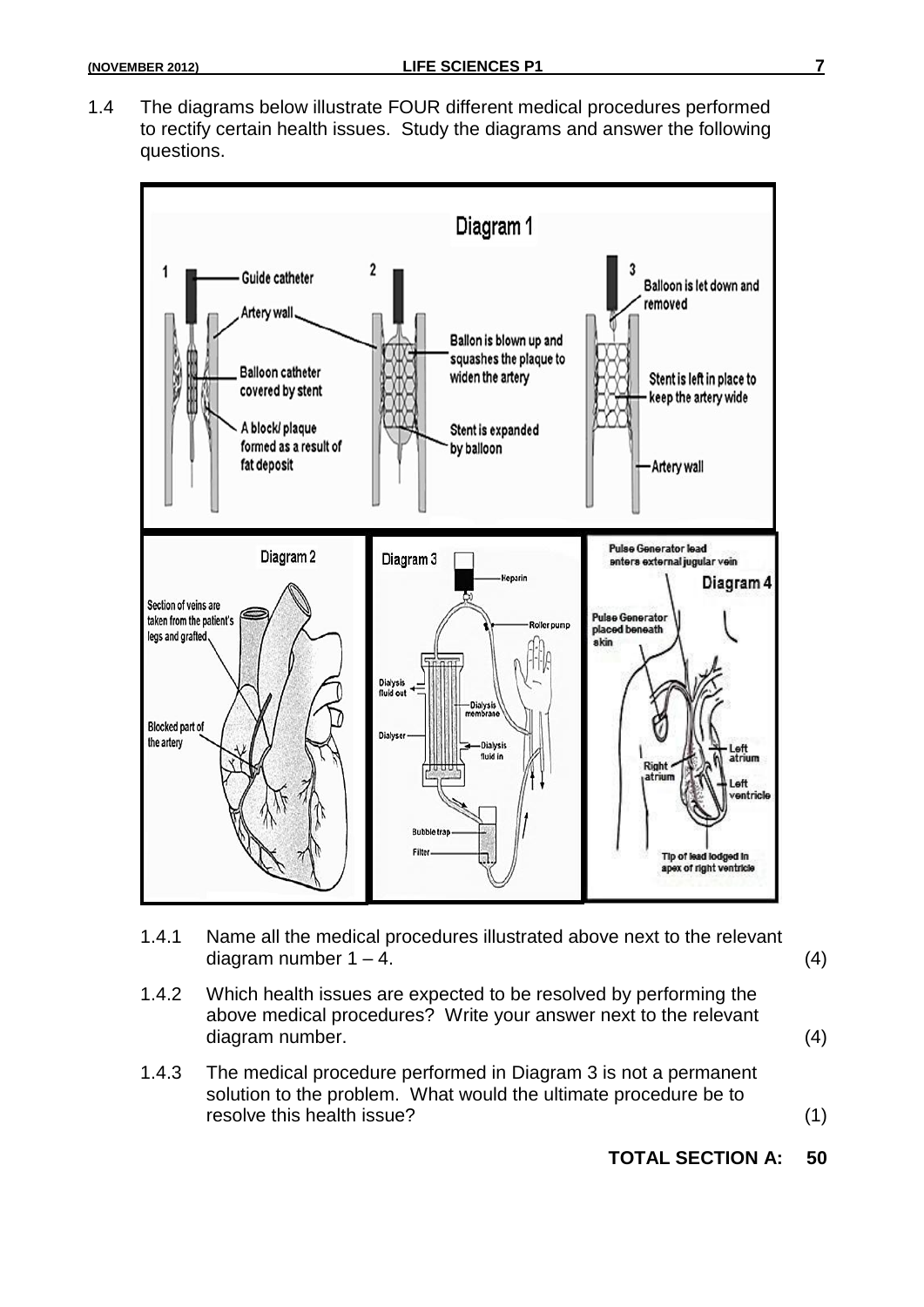#### **SECTION B**

#### **QUESTION 2**

2.1 A pupil at Njokweni High school has conducted an experiment to find out which tissues are responsible for the transport of water in plants. He set up the experiment as shown in the diagram below. Three hours later, he made transverse section of part labelled A and B and carefully observed the tissues through the microscope. The Diagram 1 and Diagram 2 illustrate his microscopic observation.



| 2.1.1 Formulate an appropriate hypothesis for this experiment. | (1) |
|----------------------------------------------------------------|-----|
|----------------------------------------------------------------|-----|

- 2.1.2 Supply any TWO steps to be considered during the planning stage of this experiment. (2)
- 2.1.3 Did the pupil use a monocotyledonous or a dicotyledonous plant to conduct the above experiment? Give TWO observable external features to support your answer. (3)
- 2.1.4 Why was eosin used in this experiment? (1)
- 2.1.5 Which tissues were stained? (1)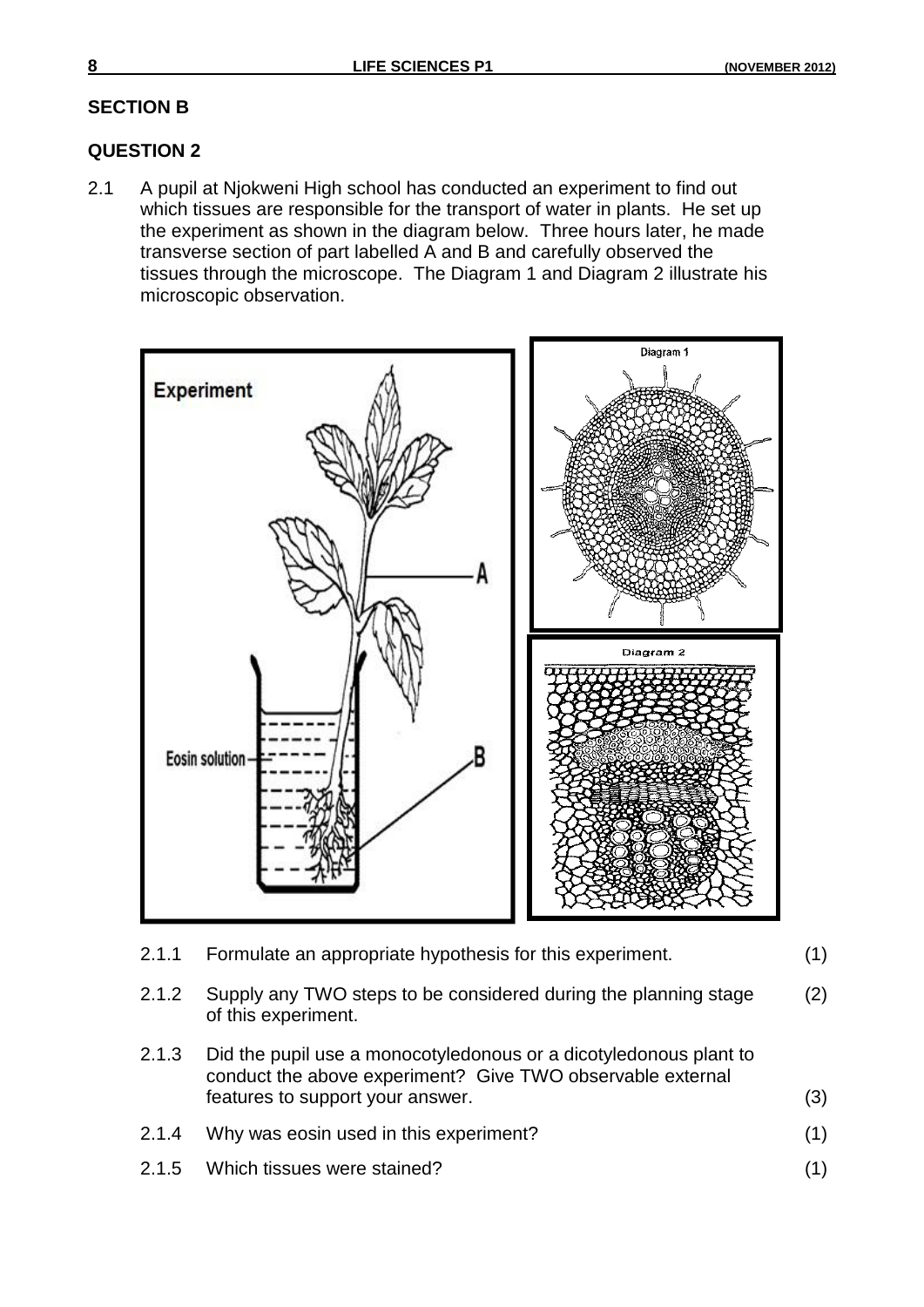- 2.1.6 Match Diagram 1 and Diagram 2 correctly to the plant parts labelled A and B respectively. (2) 2.1.7 Tabulate any THREE observable anatomical features that distinguish a dicotyledonous root from dicotyledonous stem. (7)
- 2.1.8 What was his possible conclusion for this experiment? (2)
- 2.2 Study the cartoon below and answer the following questions.



[Printed with permission from www.zapiro.com]

| 2.2.1 | Which animal is replaced by the helicopter in the cartoon?                                                 | (1) |
|-------|------------------------------------------------------------------------------------------------------------|-----|
| 2.2.2 | Name the human activity that threatens the existence of the animal<br>mentioned in QUESTION 2.2.1.         | (1) |
| 2.2.3 | Which body part of the animal, mentioned QUESTION 2.2.1 is<br>regarded as an exotic aphrodisiac substance? | (1) |
| 2.2.4 | With reference to the cartoon, name another animal that is facing a<br>similar challenge in survival.      | (1) |
| 2.2.5 | Mention ONE difference between culling and the human activity<br>mentioned in QUESTION 2.2.2.              | (1) |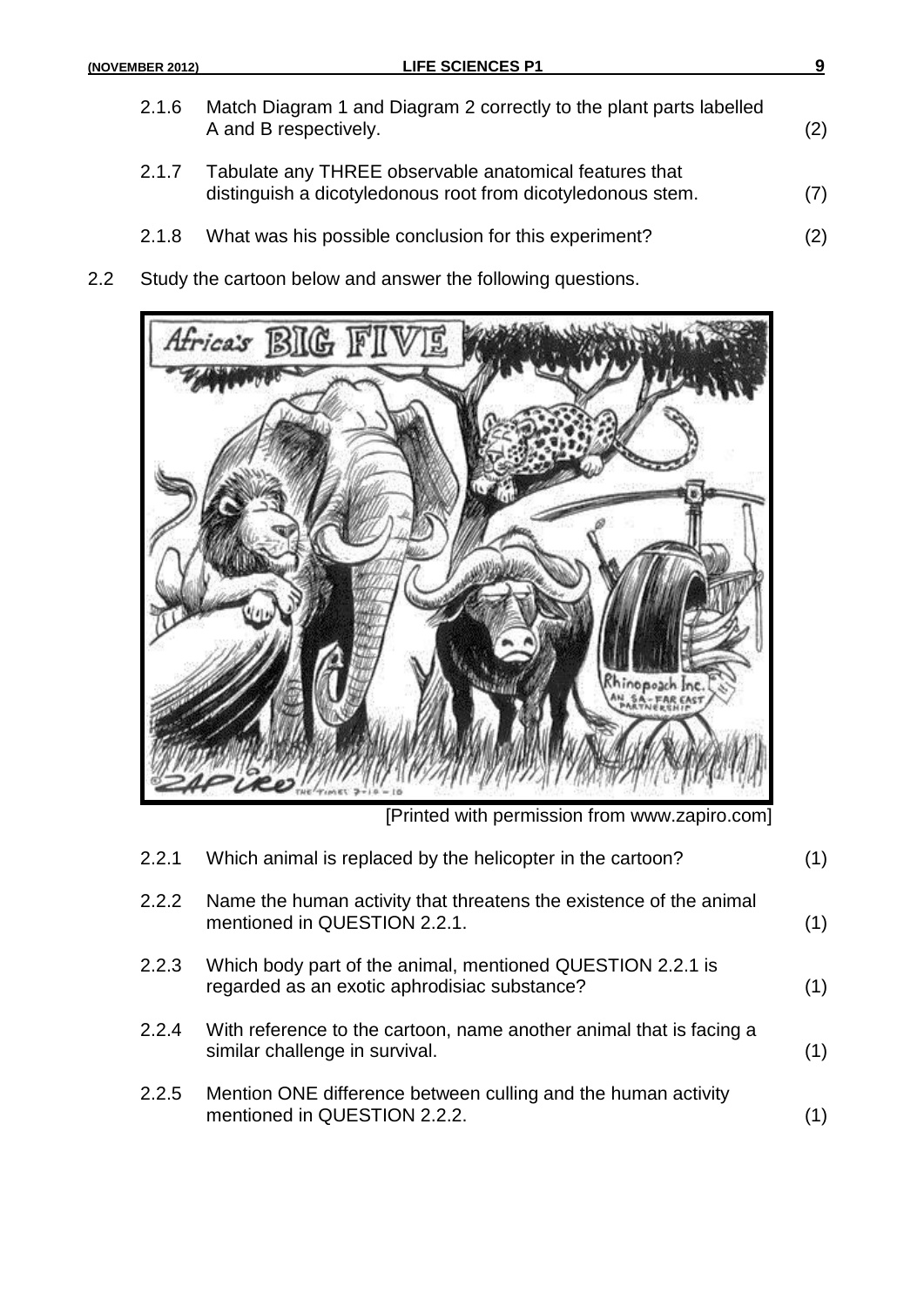



<sup>[</sup>Source: Phil jones-Climatic Research Unit, UK]

|       |                                                                                    | [30] |
|-------|------------------------------------------------------------------------------------|------|
| 2.3.4 | Mention any TWO effects of this phenomenon.                                        | (2)  |
| 2.3.3 | Give TWO possible reasons for the above phenomenon to occur.                       | (2)  |
| 2.3.2 | What is this phenomenon known as?                                                  | (1)  |
| 2.3.1 | What is the trend regarding global air temperature observed on the<br>above graph? | (1)  |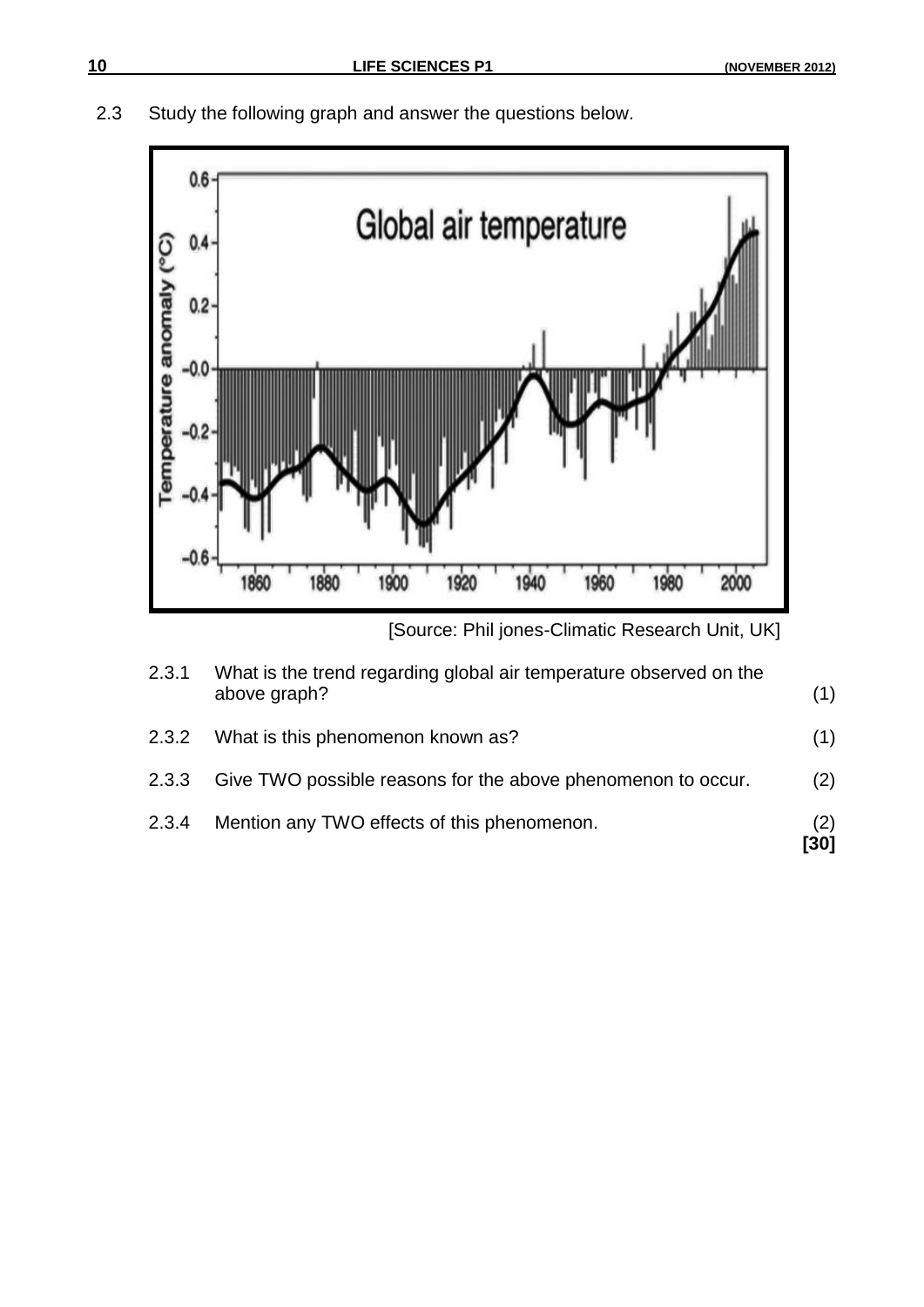#### **QUESTION 3**

3.1 Study the graph below and answer the following questions.



- 3.1.1 Which population group is more prone to heart disease than any other of the ethnic groups surveyed in the above research? (1)
- 3.1.2 Mention any TWO possible risk factors which contribute to heart diseases. (2)
- 3.1.3 According to the survey, which population group shows the lowest incidence of death from heart diseases? (1)
- 3.1.4 Name the heart muscle that becomes damaged and non-functional during cardiac arrest. Supply a possible reason for your answer. (2)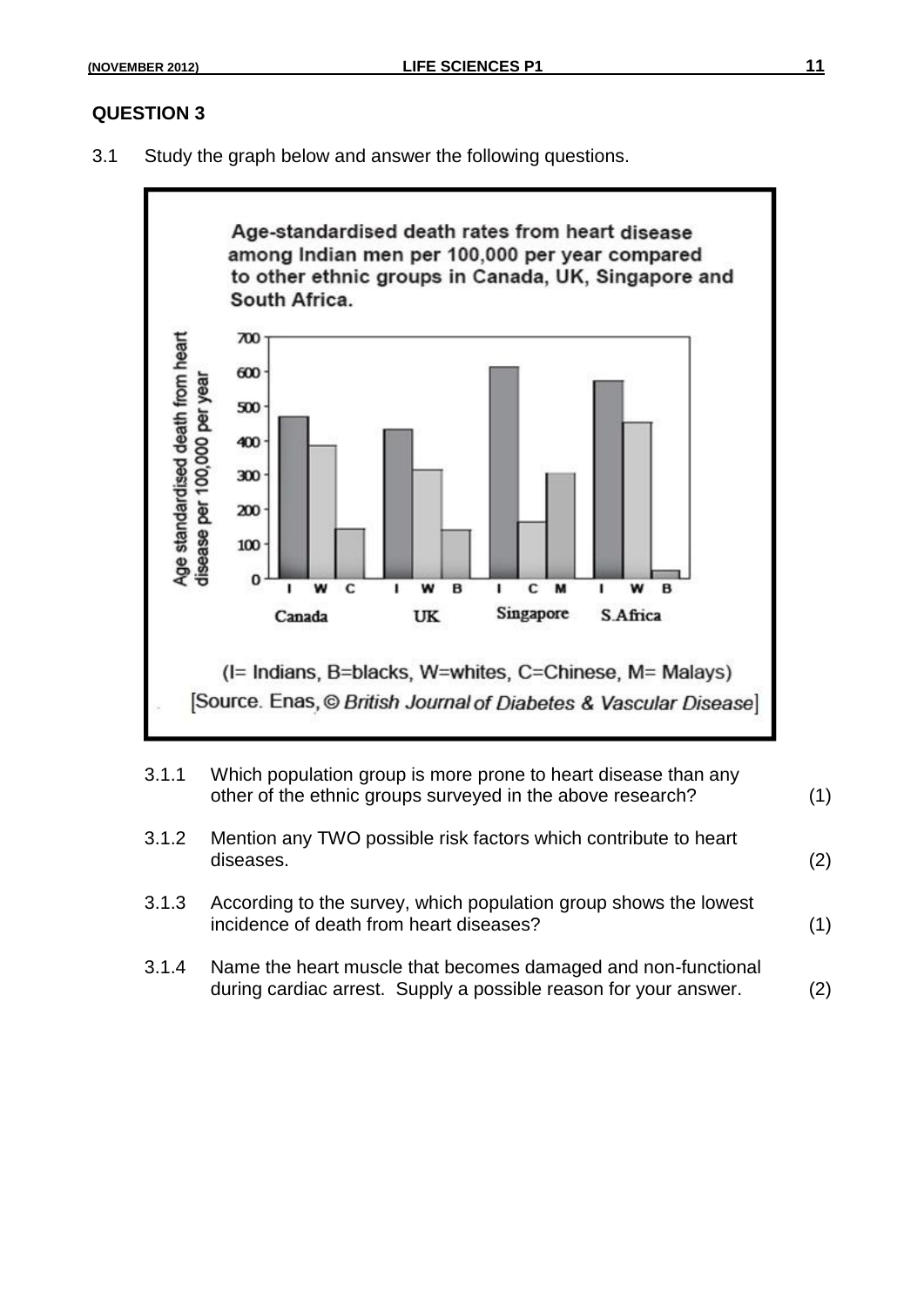3.2 Study the following newspaper extract on water quality in Port Alfred and answer the questions below.

The excessive growth of algae found in the Port Alfred water-holding dam leads to a "musty, muddy smell in the water". According to experts, seasonal temperature changes caused the algae to rot and give off the foul odour.



**STINKY OFFENDER:** Slime green monster from the deep. Christiaan "Hulk" van der Merwe, 21, hams it up with rotting algae found in the Port Alfred water-holding dam.

[*Daily Dispatch* news, Tuesday, November 8, 2011]

| 3.2.1 | dam.     | Name the term usually used to denote excessive algal growth in a               | (1) |
|-------|----------|--------------------------------------------------------------------------------|-----|
| 3.2.2 |          | What process is responsible for the phenomenon mentioned in<br>QUESTION 3.2.1? | (1) |
| 3.2.3 | Mention: |                                                                                |     |
|       | (a)      | any TWO possible causes and                                                    | (2) |
|       | (b)      | THREE effects of the process mentioned in QUESTION 3.2.2.                      | (3) |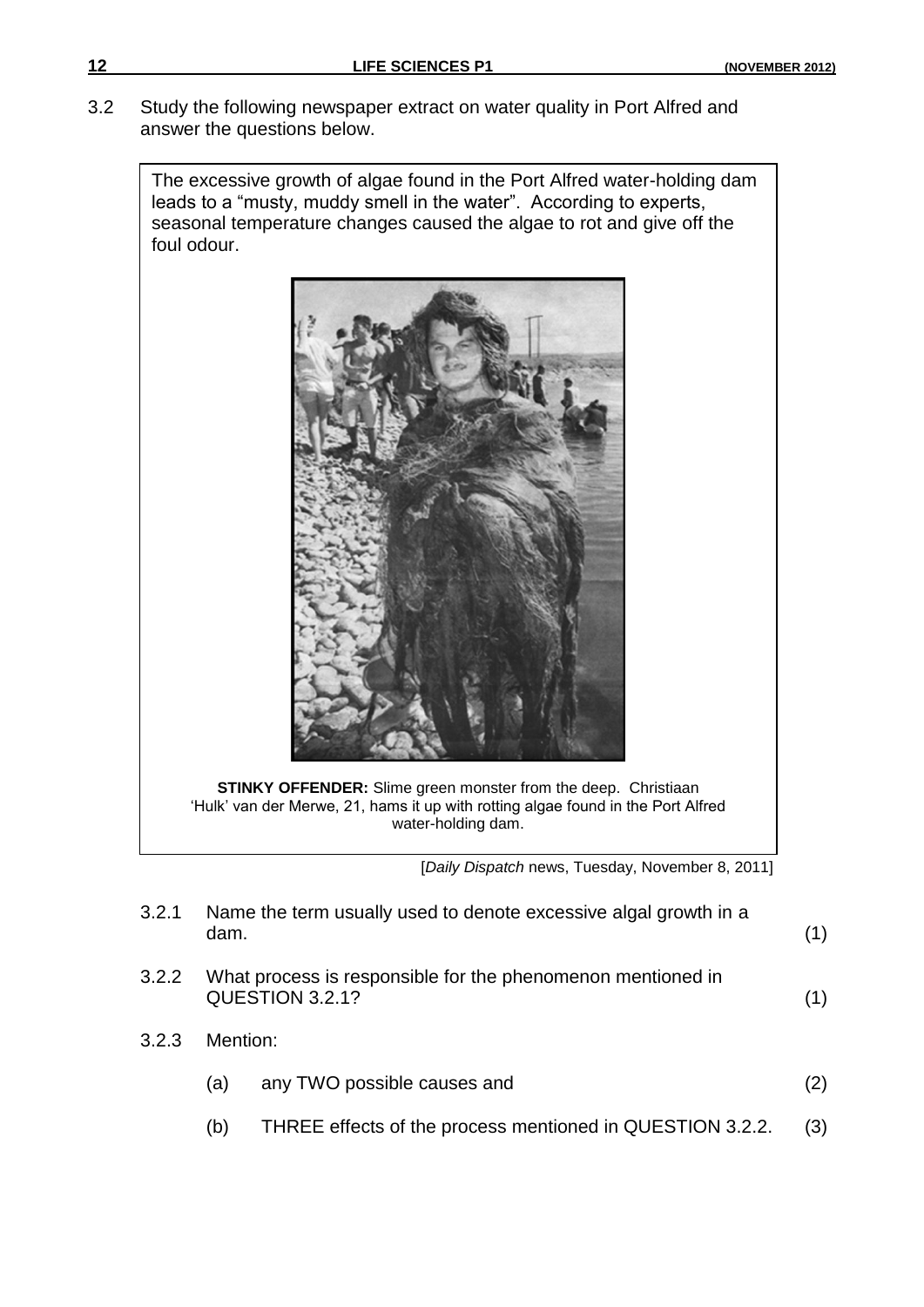3.3 The following diagram represents a human pelvic girdle. Study the diagram and answer the questions below.



| 3.3.1 |     | Label parts A and D.                                                                              | (2) |
|-------|-----|---------------------------------------------------------------------------------------------------|-----|
| 3.3.2 |     | What type of joints are found at the parts labelled B and C,<br>respectively?                     | (2) |
| 3.3.3 |     | Give ONE difference between the joint at C and the similar joint at<br>the pectoral girdle.       | (1) |
| 3.3.4 |     | In many middle aged and older women, the part labelled A gradually<br>becomes porous and fragile. |     |
|       | (a) | Name the condition.                                                                               | (1) |
|       | (b) | Give a possible reason for physical deterioration of bone.                                        | (1) |
|       |     |                                                                                                   |     |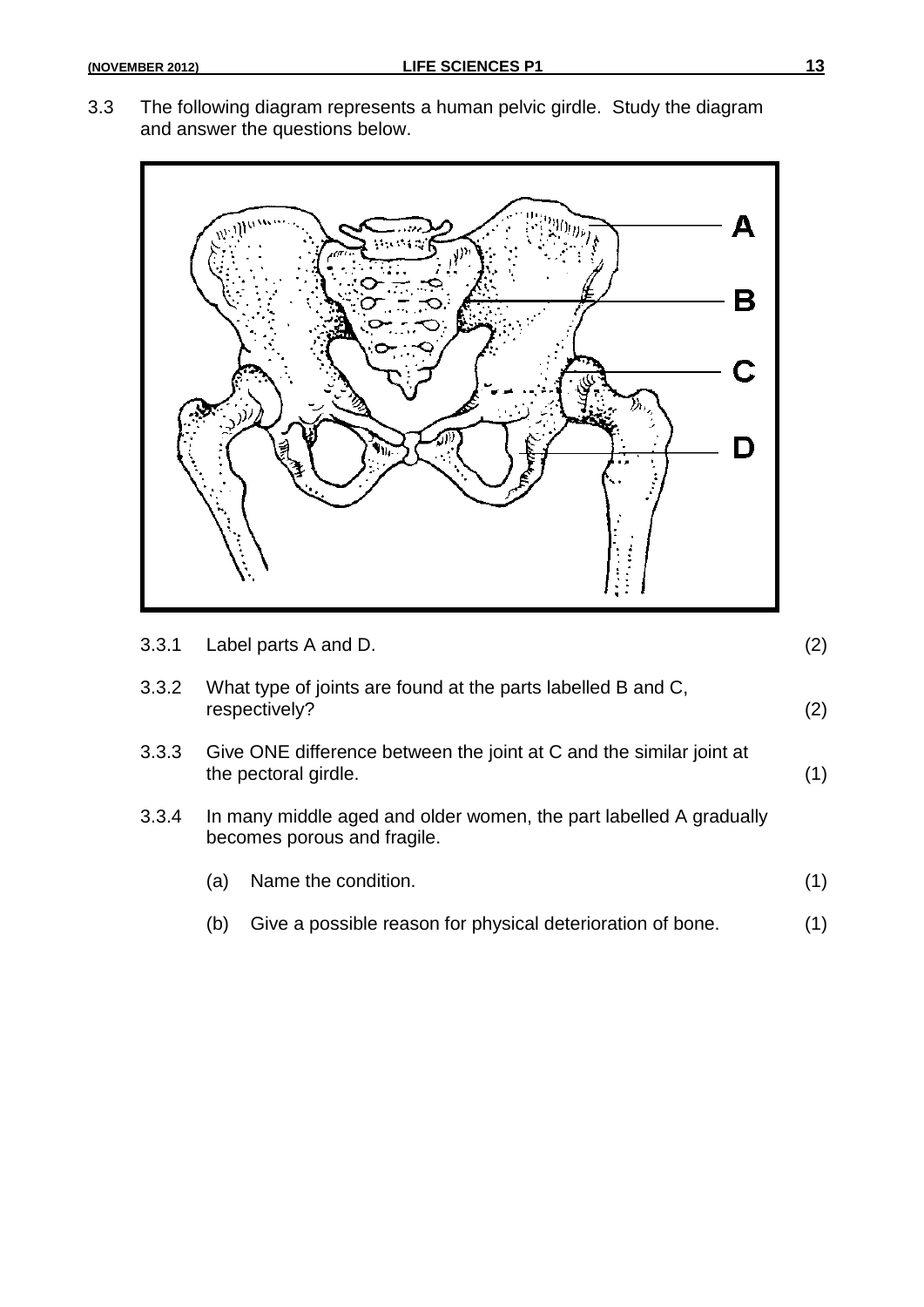3.4 Read the following newspaper article and answer the questions below.

#### **State pushes people out**

### **Foreign firm profits from traditional muti**

#### by RAY HARTLE

The South African government stands accused of ignoring an Alice community in favour of a German company, forging ahead with policies for harvesting and marketing of plants.

German company, Schwabe Pharmaceuticals, makes up to R800-million a year from selling the medicine extracted from *pelar gonium sidoides* or umckaloabo plants for homeopathic customers in Europe.

Pelargonium has been used historically by South African communities to treat common coughs and colds, respiratory tract infections, TB and various other bacterial, viral and parasitic infections. Local people are able to make a cough mixture by soaking a piece of the plant"s root and crushing it in a glass of water. This mixture is consumed twice daily until the coughs disappear.

The company Schwabe pays South African suppliers of pelargonium about 8c for enough plants to produce 100 mℓ of the medicine – with local harvest gatherers getting even less than that. The company makes up to R116 profit on every bottle.

Ironically, the company has been allowed by the post-apartheid provincial government to collect pelargonium plants in the Seymour and Balfour areas under Ciskei Nature Conservation Act permit. Sales of the medicine increased by 100% over a six-year period, with a concomitant increase in wild harvesting of the plants in the Eastern Cape.

According to the African Centre for Bio-safety, a Johannesburg based organisation, more than 70% of South Africans rely on traditional use of indigenous plants for health care requirements.

In Grahamstown, some 14 000 hectares of land have been stripped bare of *pelargonium* through illegal or unsustainable wild harvesting, according to a report by a provincial conservation officer in 2009.

The official reported that over an eight-year period, more than 330 million plants were uprooted.

#### **[Modified and adapted from an article published on 4 October 2011 by the** *Daily Dispatch* **newspaper]**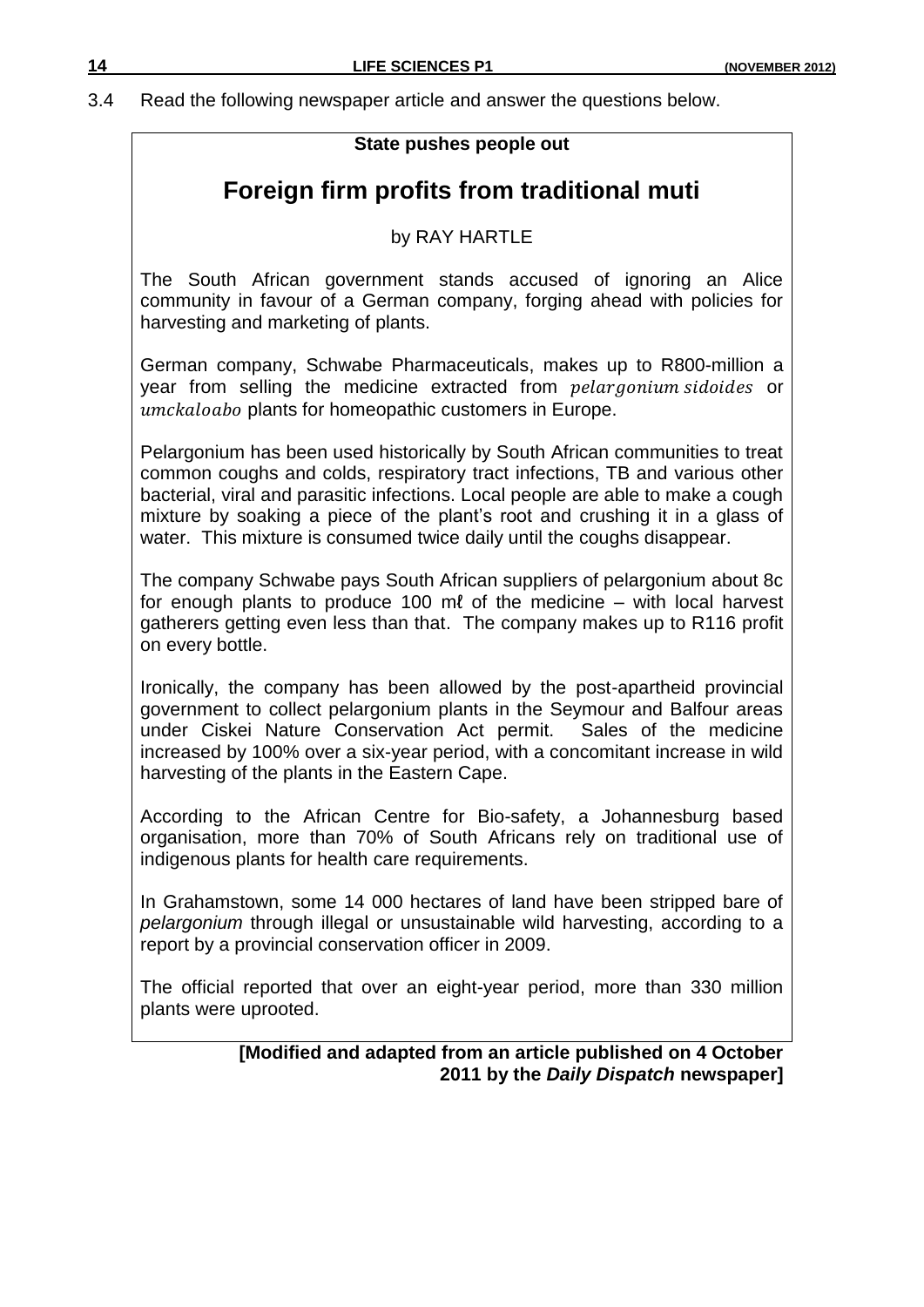| (NOVEMBER 2012) | <b>LIFE SCIENCES P1</b>                                                                                                                                                                                                                                                                 | 15         |
|-----------------|-----------------------------------------------------------------------------------------------------------------------------------------------------------------------------------------------------------------------------------------------------------------------------------------|------------|
| 3.4.1           | Supply the scientific name of the indigenous plant with medicinal<br>properties.                                                                                                                                                                                                        | (1)        |
| 3.4.2           | Name any TWO human ailments that can be effectively treated by<br>this plant.                                                                                                                                                                                                           | (2)        |
| 3.4.3           | Which part of the plant is commonly used for treatment?                                                                                                                                                                                                                                 | (1)        |
| 3.4.4           | Foreign multi-national companies tend to exploit rural communities to<br>make huge profits. Supply any evidence of exploitation of indigenous<br>knowledge and resources for profit making, from the above article.                                                                     | (2)        |
| 3.4.5           | Uncontrolled exploitation of indigenous medicinal plants, within a<br>short span of time, could lead to the extinction of this plant species.<br>This possibility can become a reality in the Eastern Cape. Support<br>this statement by listing relevant facts from the above article. | (2)        |
| 3.4.6           | Give TWO suggestions for the sustainable use of medicinal plants in<br>South Africa.                                                                                                                                                                                                    | (2)<br>30] |
|                 | <b>TOTAL SECTION B:</b>                                                                                                                                                                                                                                                                 | 60         |